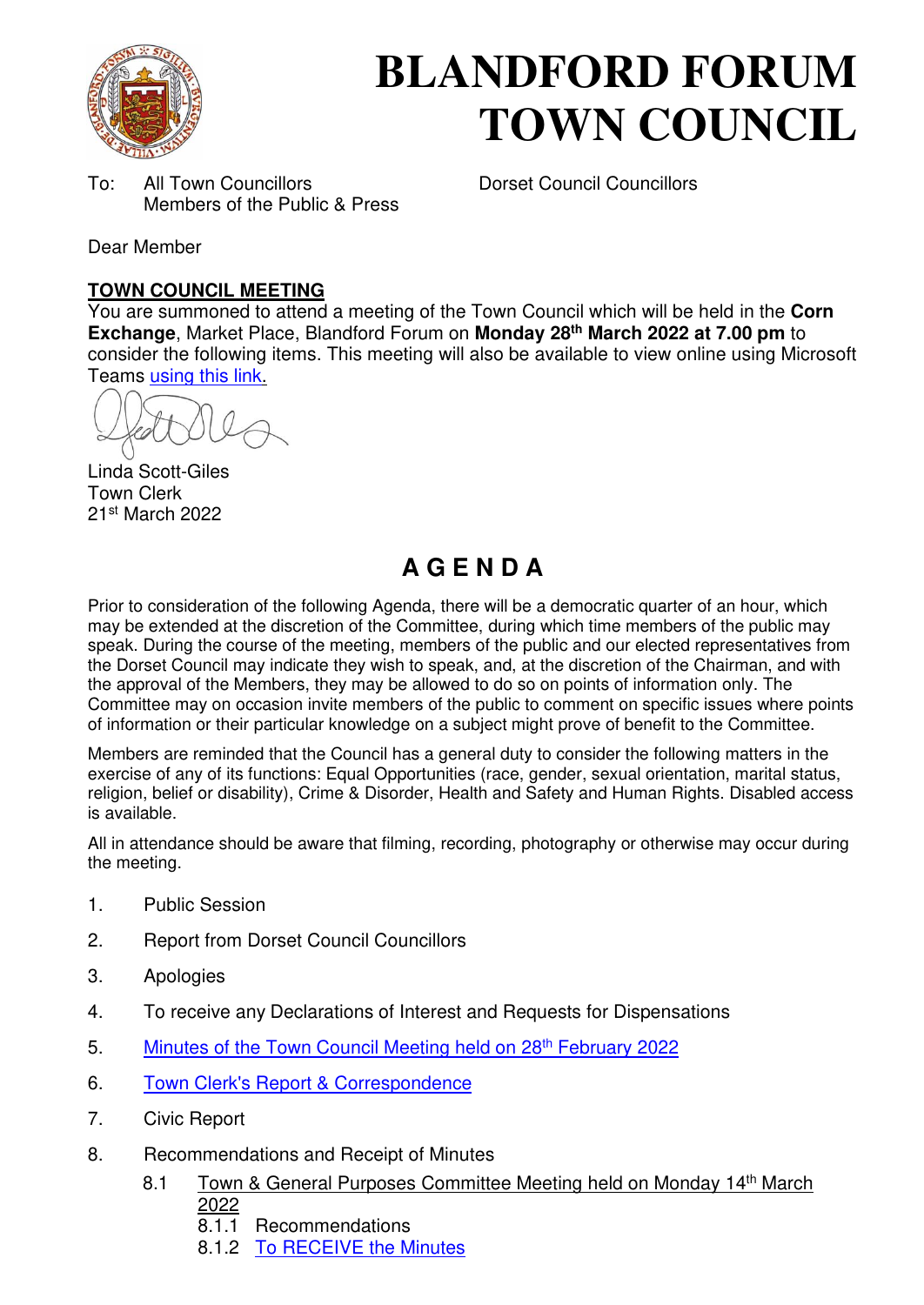- 8.2 Finance & Staffing Committee Meeting held on Monday 21st March 2022 8.2.1 Recommendations 8.2.2 [To RECEIVE the Minutes](https://blandfordforum-tc.gov.uk/town-council/meetingscommittees) (to follow)
- 9. [To consider renewing the hardware support contract for the Town Council](#page-3-0)'s IT server
- 10. [To approve the repair costs to the Badbury Heights Public Art canopy](#page-4-0)
- 11. To receive an update and consider any requests from the:
	- 11.1 Neighbourhood Plan Working Group Blandford +
	- 11.2 BFTC Commemoration Group (minutes sent separately to Councillors)
	- 11.3 Climate Change & Biodiversity 11.3.1 [To receive a report and the updated Plan](#page-5-0)  (Plan sent separately to Councillors)
	- 11.4 Dorset Council Grant to support the Market Area Enhancement Project
	- 11.5 The Queen's Platinum Jubilee Working Group 11.5.1 To receive an update on the planned events
- 12. Reports from Community and Local Organisations (Councillors are requested to advise the Chairman of Council or the Town Clerk if they wish to make a report under this heading)
- 13. Confidential

The public and press may be excluded from the meeting on the grounds that publicity might be prejudicial to the public interest as per the Public Bodies (Admission to Meetings) Act 1960.

- 13.1 Recommendations and Receipt of Minutes
- 13.2 Special Confidential Finance & Staffing Committee Meeting held on Monday 21st March 2022 13.2.1 Recommendations 13.2.2 To RECEIVE the Minutes

#### **DATES OF FUTURE MEETINGS**

4<sup>th</sup> April<br>18<sup>th</sup> April Planning Meeting Easter Monday 25<sup>th</sup> April **Annual Town Assembly at 6.00pm followed by Town Council Meeting** 

**Minutes of the Town Council and Committee meetings are available from Blandford Library, the Town Clerk's Office and at [www.blandfordforum-tc.gov.uk](http://www.blandfordforum-tc.gov.uk/)**

#### **Twinned with Preetz, Germany Twinned with Mortain, France**



**Town Clerk's Office Church Lane, Blandford Forum Dorset DT11 7AD**







**Tel: 01258 454500 • Fax: 01258 454432 Email: admin@blandfordforum-tc.gov.uk www.blandfordforum-tc.gov.uk**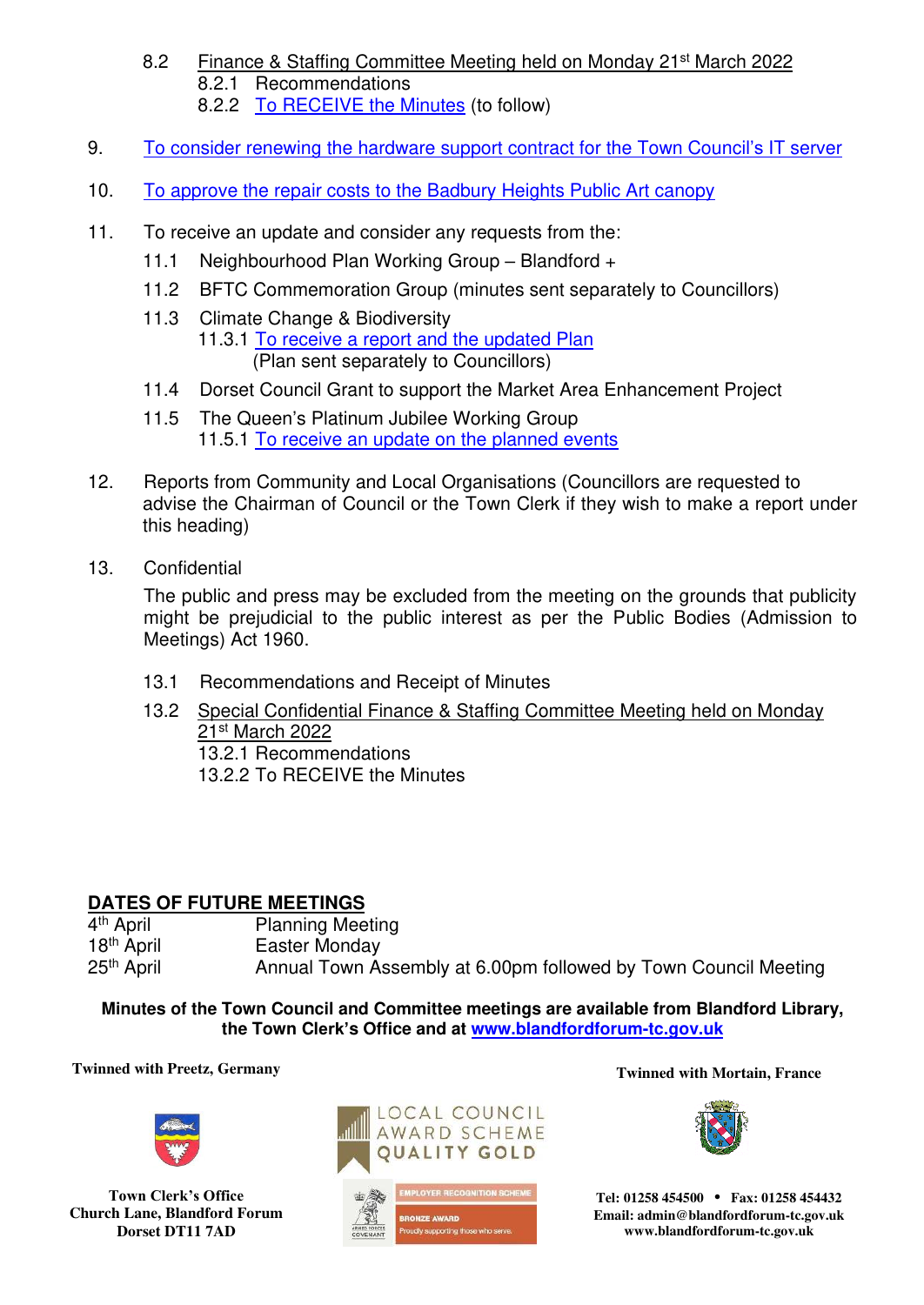<span id="page-2-0"></span>**Footfall Monitoring Device** – The contractor selected by Dorset Council has written to confirm that the engineer has been requested to attend the Market Place, Blandford Forum to install a new footfall camera and will be onsite Wednesday 23rd March through the night to install the device. Councillors will recall that this is from the government's Welcome Back Fund, via Dorset Council, and will be in place for a year and the Town Council can pay to extend this if it sees fit to do so.

**Welcome Back – Blandford Forum Farmers and Makers Market** – This is another incentive from the Welcome Back Fund and the Market Manager has worked with Dorset Council officers to present a street market on Mothering Sunday.

Twenty local food producers, farmers and makers will be taking part in the Blandford Forum Farmers and Makers Market on **Sunday the 27 March 2022 from 10am-3pm**.

Best in Dorset and Dorset Food and Drink, have joined forces with Blandford Forum Town Council to support traders returning to local markets, and encourage residents and visitors to shop in the town centre as we return to a more normal way of shopping after the restrictions of the pandemic and recent covid variants.

Alison Calder of 'Best in Dorset' said: "Shoppers will get the chance to buy locally sourced and made food, drink and some great crafts. Many of our traders have won awards for their products."

Blandford Forum Town Council Market Manager Andy Reynolds said, "It's great to work with our event partners and help get the market scene in the town back to where it should be and look forward to welcoming traders from both organisations."

Caroline Richards from Dorset Food and Drink echoed the remarks; "We're delighted to welcome so many local producers into the mix".

The market forms part of a series of Welcome Back events supported by Dorset Council, with European and Government Funding.

Caroline continues, "Dorset has some of the best food producers in the county. We're looking forward to a great day in Blandford and celebrating Mother's Day!"

The Market Place in front of the Corn Exchange will be the hub for all action and Councillors are encouraged to attend.

**Spring Community Expo** – This popular event will take place on Saturday 26<sup>th</sup> April 2022 and it is also the Mayor's Civic Day, so Mayors from other towns will visit the Corn Exchange and get a taste of what Blandford's local groups have to offer. The Mayor is also hosting a Stour Valley Band event in the Corn Exchange that evening to raise funds for his chosen charity.

**Blandford Around Guide** – The Forum Focus has now ceased publication and Wimbornebased 'Around Guides' are coming in with their Around Blandford publication, which will be distributed within the Blandford area. At present, the cost to the council is the same for a half page submission and our first one will be in the April edition.

**Groundsman Recruitment** – An advert has gone out for a full-time groundsman to replace Jim Mitchell who retired in December 2021.

**Remembrance** – The road closure application has been submitted for this year's Remembrance Sunday parade. The same contractors as last year have been approached for their services this November with regards to the road closure and the sound system.

**Service Level Agreements** – The approved service level agreements have been sent to the recipients for signing and will come into effect from 1<sup>st</sup> April 2022 for a period of three years.

**Flag Pole Survey** – This is taking place on Tuesday 22<sup>nd</sup> March 2022.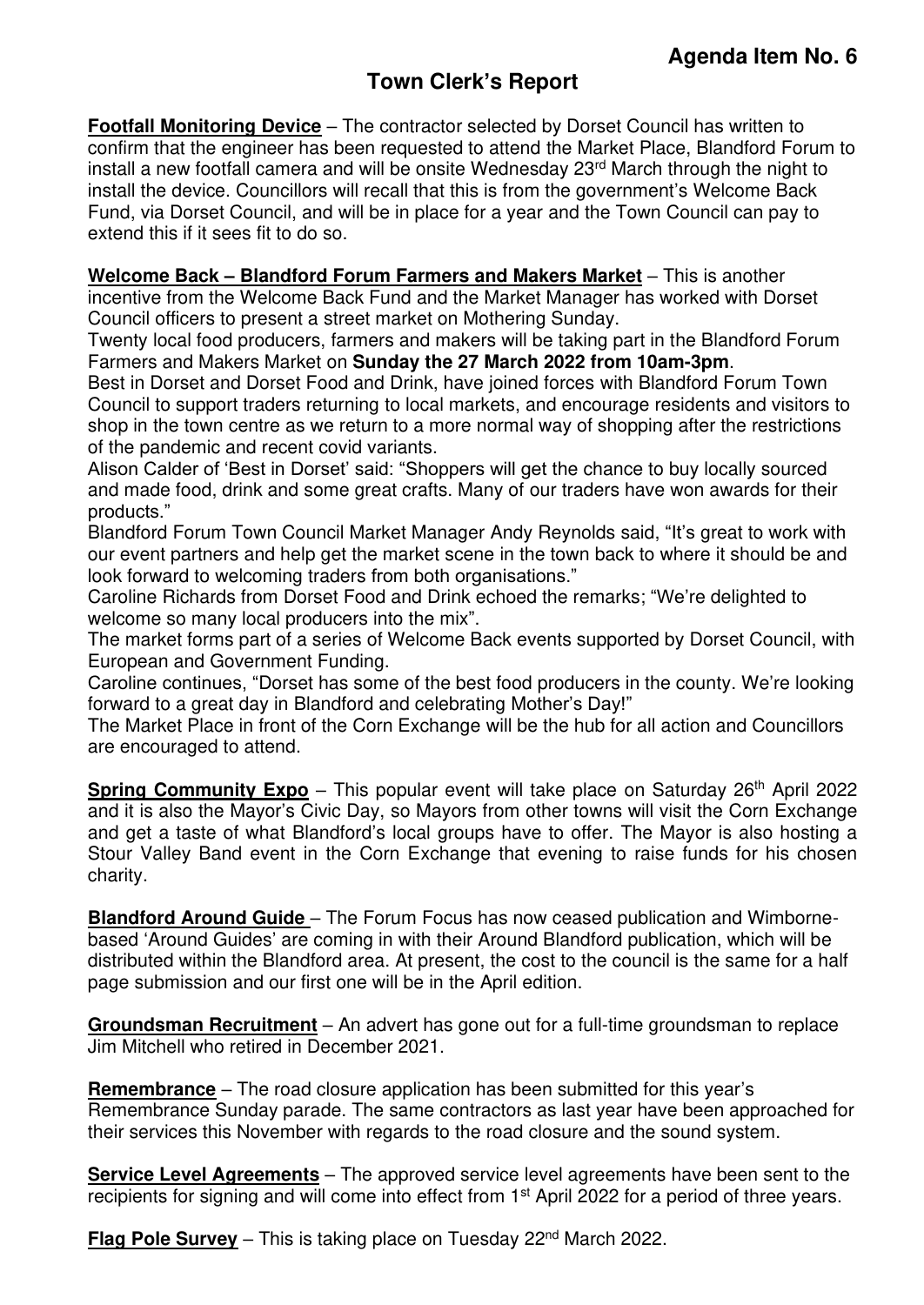## <span id="page-3-0"></span>**To consider renewing the hardware support contract for the Town Council's IT server**

#### **Background**

In March 2021 the Town Council entered into an annual hardware support contract for our IT Server, which was installed in 2016. The contract is now due for renewal.

#### **Information**

The hardware support contract covers the replacement of failed server components and the time for the HP hardware engineer to swap out components, but no software engineering time. It is a break/fix hardware only contract and therefore any work required to be completed by our IT Provider for software related work, including reinstallation of software or restoring of data, would not be covered. If something hardware-related goes wrong with the server, an HP Hardware only engineer will come to site and swap parts.

Without this support contract, if something would happen to the server, we would need to call our IT provider who would come and look at the server, using our prepaid engineering time, on top of paying for any parts that need replacing. They don't carry any spare server parts, so lead time would need to be considered, which could mean fixing the server would take longer.

The warranty includes all parts, except consumables, of which there is only a battery in the server for the array controller. These normally last 3 to 4 years before they need replacing at a cost of around £150 plus engineering time to install (1 to 2 hours).

#### **Financial Information**

The cost is the same as last year.

ML150 G9 Server Hardware Support – Mon – Fri, 9am – 5pm, 8-hr response for 1 year £365

#### **Recommendation**

Councillors should consider if they wish to renew the hardware support warranty for a year, using funds from budget line 4040 IT Maintenance/Software (Expenditure Authority: General Power of Competence, Localism Act 2011, S1-8).

Sybille Maddock Assistant Town Clerk 4 th March 2022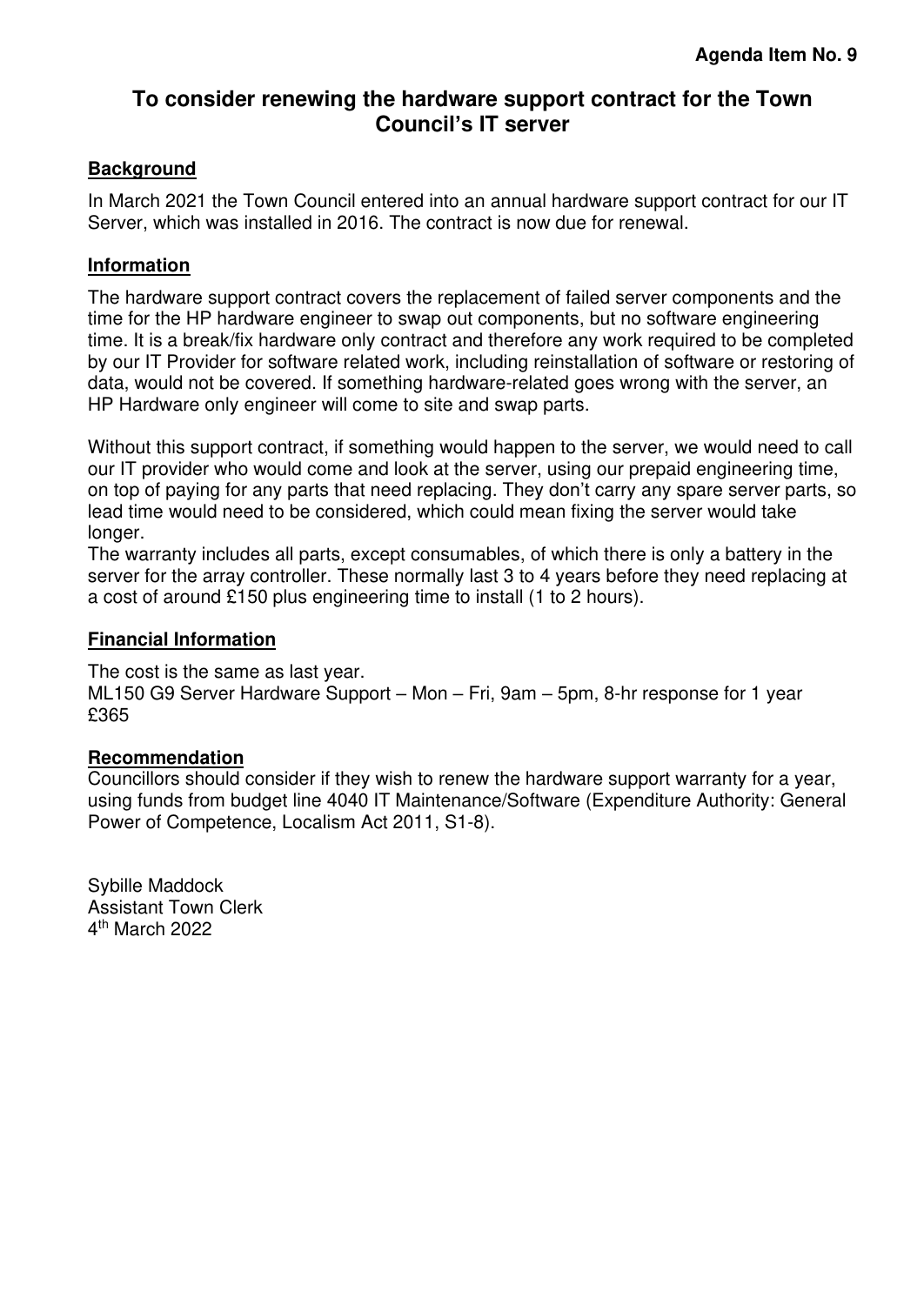## <span id="page-4-0"></span>**To approve the repair costs to the Badbury Heights Public Art canopy**

#### **Background and Information**

On Wednesday 22nd February it was reported that the canopy of the Badbury Heights Public Art installation was vandalised. The incident has been reported to the police.



The outdoor staff have patched up the canopy for now.

#### **Financial Information**

Officers contacted the artist to advise of the damage, who in turn contacted the canopy manufacturer. They provided the following quote.

Removal of existing canopy, plus supply and installation of new fabric canopy (Assuming hardware is reusable) Subtotal 2,988.42 + VAT

£5,192 are committed in General Reserves to Badbury Heights Public Art maintenance.

The Town Clerk checked with the Town Council's insurance company who have confirmed that we can make a claim, under part C 'all risk', Street Furniture sum of 138,834.89. The excess is £100, although this will affect the premium going forward.

#### **Recommendation**

Councillors are requested to either approve the expenditure of £2,988.42 + VAT for the replacement of the canopy using budget line General Reserves (Expenditure Authority: General Power of Competence, Localism Act 2011, S1-8), or resolve to make a claim on the insurance.

Sybille Maddock Assistant Town Clerk 9<sup>th</sup> March 2022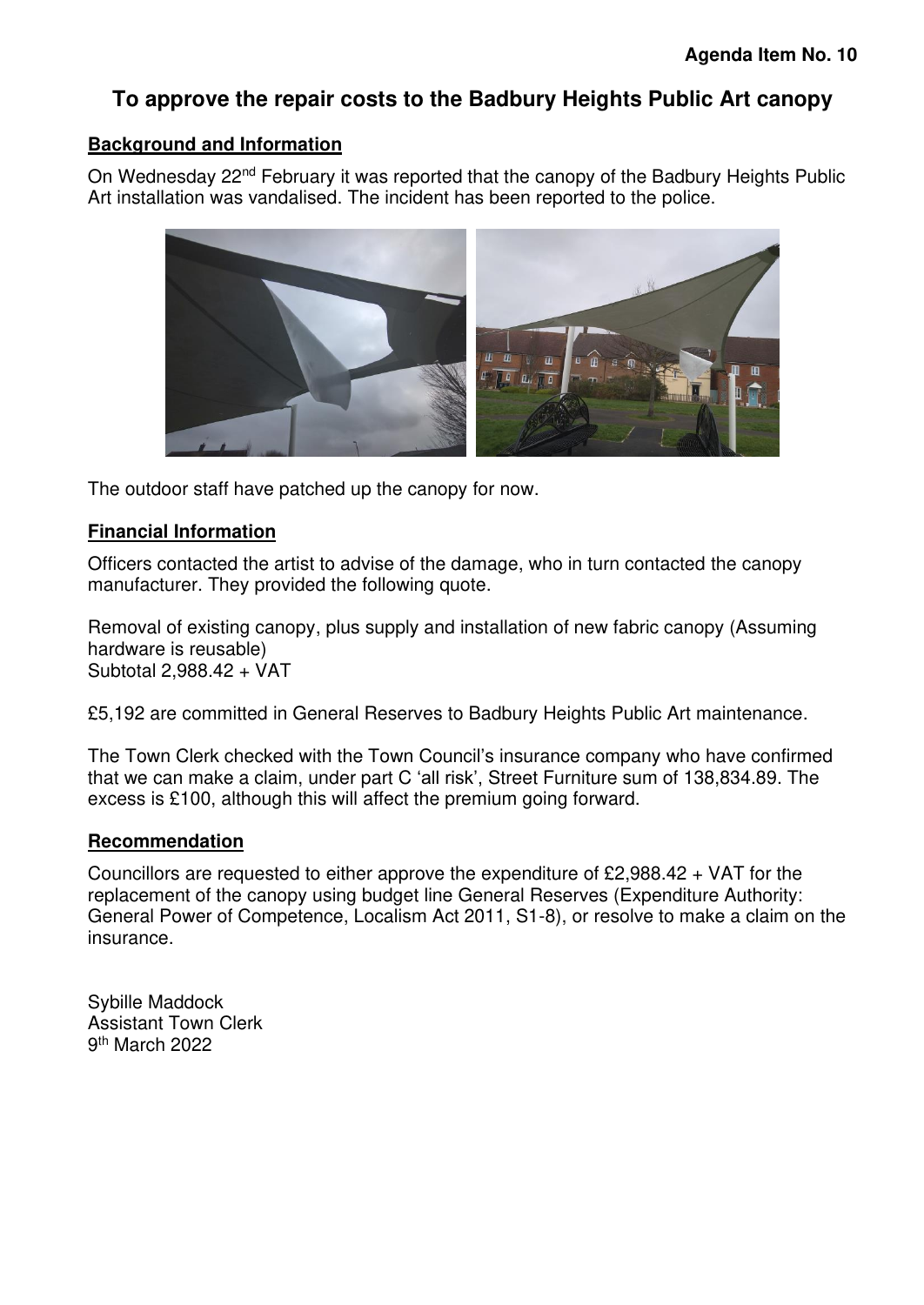## **Climate Change & Biodiversity To receive a report and the updated Plan**

<span id="page-5-0"></span>The working group meeting scheduled for Thursday 17th March was rescheduled for Thursday 7<sup>th</sup> April.

The Town Clerk signed up to the Carbon Literacy Accreditation workshops, administered by the DAPTC, which consisted of 7.5 hours over three evening workshops.

Cllr Pat Osborne has reviewed the Town Council's Climate Change & Biodiversity Action Plan. He has also committed to a morning in the office in April to review the Town Council's carbon footprint.

Cllr Osborne has provided the following comments:

#### **Headlines**

- The plan stands, with some suggested minor amendments/enhancements
- 2022 delivery of remaining items scheduled for the 2019-22 phase remains realistic

#### **Summary of Findings**

- 1) Needless to say (but always worth reminding people) that the plan was only reviewed in October 2021 and Council Officers have done a fantastic job in keeping it on track through unprecedented times with countless unforeseeable pressure. We owe a great debt of thanks to the Town Clerk and her team.
- 2) Anything marked as 'new policies' on the plan should be included as 'existing' with an implementation date so that we can demonstrate progress in our thinking as a Council.
- 3) Our suite of policies lacks something on 'marine citizenship' and rivers, and we should look to address this.
- 4) Things look very different now with the Corn Exchange renovation than they did when the plan was first conceived. It makes sense to align our ambitions for improvements to other buildings to the Corn Exchange Plan, short of the point that either becomes a 'slave' to the other. We can learn a great deal 'for free' with regards other buildings from experts used on the Corn Exchange, we may also be able to benefit from bulk buying discounts. There is also the risk that change happens slower than is necessary for some buildings or that a sub-optimum solution for other buildings is accepted. Therefore, it's my view that decisions on carbon reduction for each building should be made in a context that each building is part and parcel of a whole estate in the first instance but accepting that achieving an optimum solution is likely to differ from building to building with regards effectiveness, cost and the different obstacles that might be presented.
- 5) I will need to go back to the CSE tool and review their progress. But progressing this and any related actions shouldn't go beyond 2022.
- 6) As a Council the plan and our policies have informed decision making on a number issues, e.g. tree planting, biodiversity, Carbon Reduction for new estates, Corn Exchange etc. We have overlooked it when considering some other issues though (Reduced Parking Charges for Electric Vehicles, Canopy shelters in new play areas although the opportunity to introduce these into new play areas has not yet presented itself). On balance the response to it has been very good. These are learnings that can be fed back to the council, but in the context of the huge amount of progress that has been made.
- 7) The follow up energy audit was delayed due to Covid-19, but it's doubtful it would have provided a realistic picture due to home-working and closed venues. This has been rescheduled for April 2022.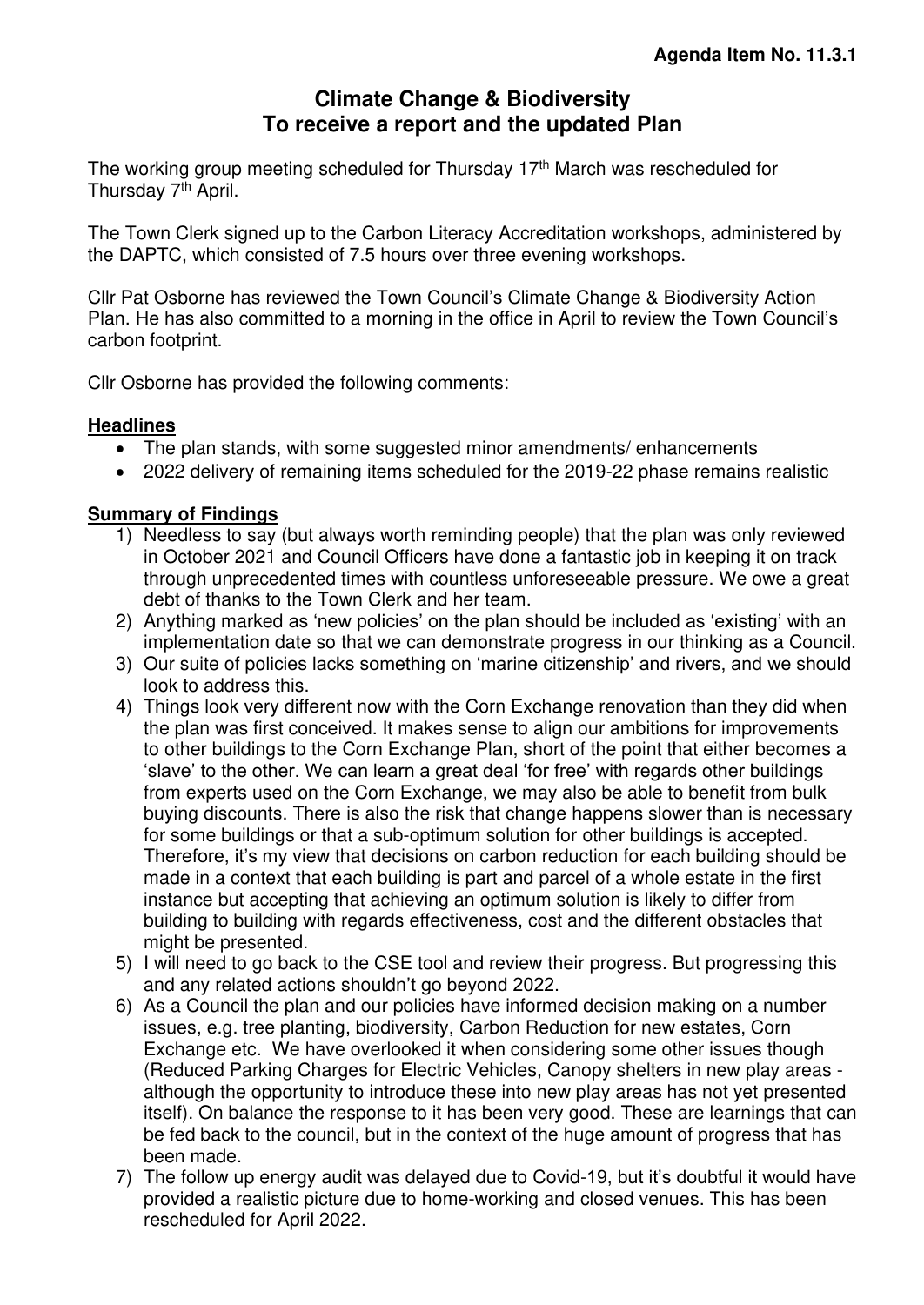- 8) There are a small number of other items outstanding for 2022 (e.g. a lobbying piece around buses, Exploration of the Edinburgh Declaration, both of which require papers to be written and submitted to council). These may be best pushed forward through the working group with our community partners, but there's nothing on there that I can't see being tabled for discussion at Full Council by the November meeting if not much sooner. Any subsequent actions will be picked up in the 2022-25 phase as originally envisaged.
- 9) The only other thing that we need to be conscious of is the issue of fuel poverty. We shouldn't try to relabel anything in our carbon reduction plan, but it does strike me that there will be some learnings to share in this area that the wider community can benefit from.

#### **Next steps**

If council officers are able to review from their own perspective, particularly identifying any unplanned improvements that they have made, then I think we can:

- 1) Table this update report at the next working group meeting (on Thursday  $7<sup>th</sup>$  April 2022) and try to get some owners/ timescales for closing down the 2019-2022 element of this.
- 2) Report the revised timeline to Council.

#### **Recommendation**

It is recommended that Councillors note the update report and approve the updated Plan (sent separately to councillors, with amendments shown via track changes).

It is also recommended that £100 is spent on wildflower seeds that can be given out from reception in return for photos of their wildflower areas once they have grown. This can be taken from the Grants budget line as not all the Green Grants have been awarded.

Thanks to Cllr Osborne for his time spent on this work.

Linda Scott-Giles Town Clerk 16th March 2022